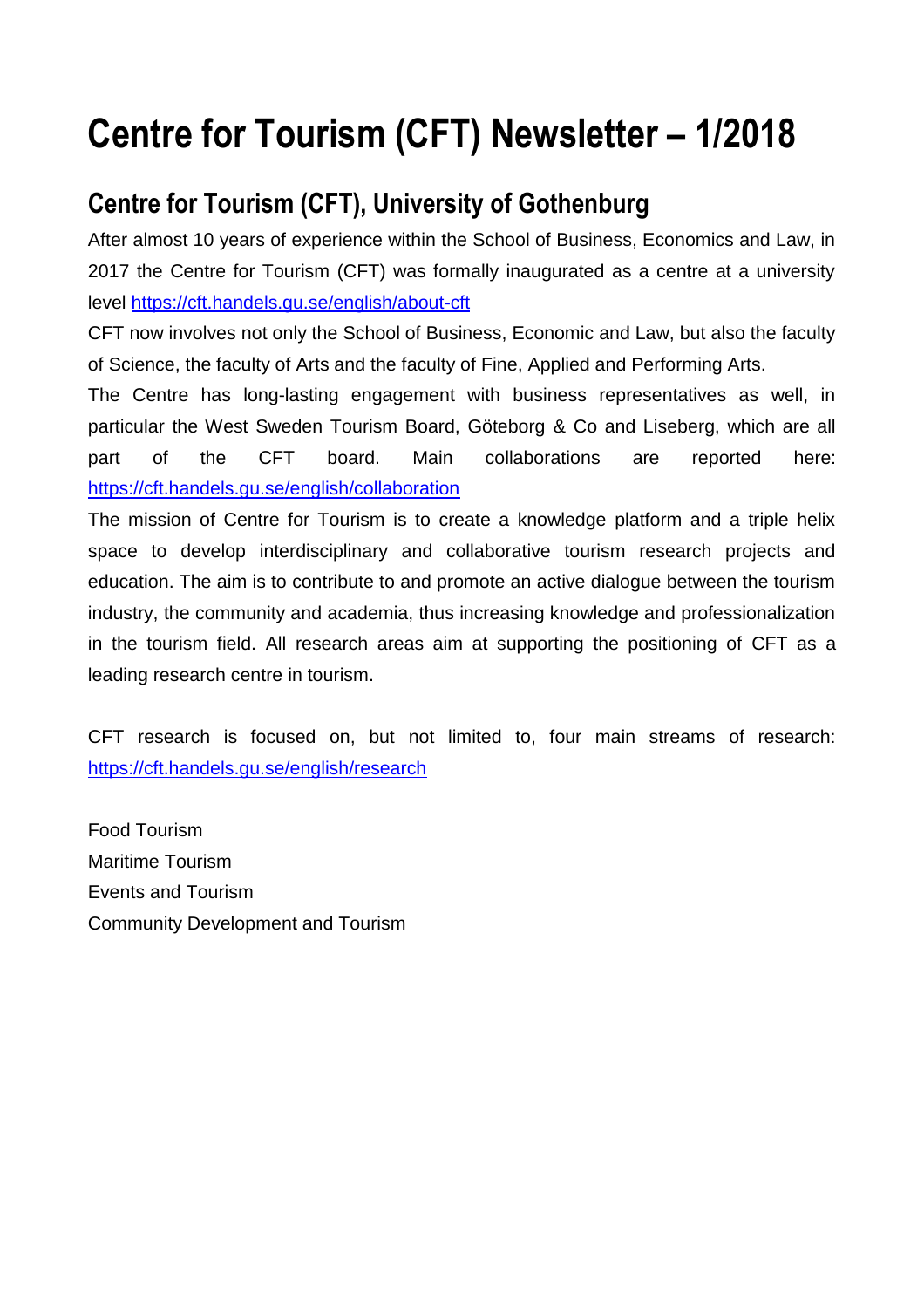#### **Tomorrow's Food Travel (TFT) Conference – 8-10 October, University of Gothenburg**

Tomorrow's Food Travel (TFT) conference welcomes scholars, practitioners and experts from all over the world. The conference offers a great opportunity for academics and stakeholders in the food and beverage tourism field to meet and discuss their research, ideas, and experiences.

TFT is co-organized by the Centre for Tourism, Visit Sweden (National Destination Management Organization - DMO), West Sweden Tourism Board (Regional DMO), and Gothenburg&Co. (Local DMO).

There will be an academic and a business/policymaker conference running in parallel. Some workshops and labs involving all attendees (practitioners, researchers, policymakers and tourism boards) will be held jointly, to allow participants to collectively elaborate on common relevant issues. Social events (dinners, coffee breaks, trips) will be shared as well.

The overarching conference focus is on **current and future trends in the food and beverage tourism field**.

The Scientific Committee welcomes theoretical and empirical research contributions in the form of extended abstracts (1200-1500 words). The extended abstracts should be submitted to [TFT2018@handels.gu.se](mailto:TFT2018@handels.gu.se) **by 1st April 2018.**

Further information can be retrieved here: <https://cft.handels.gu.se/english/collaboration/tomorrow-s-food-travel--tft-->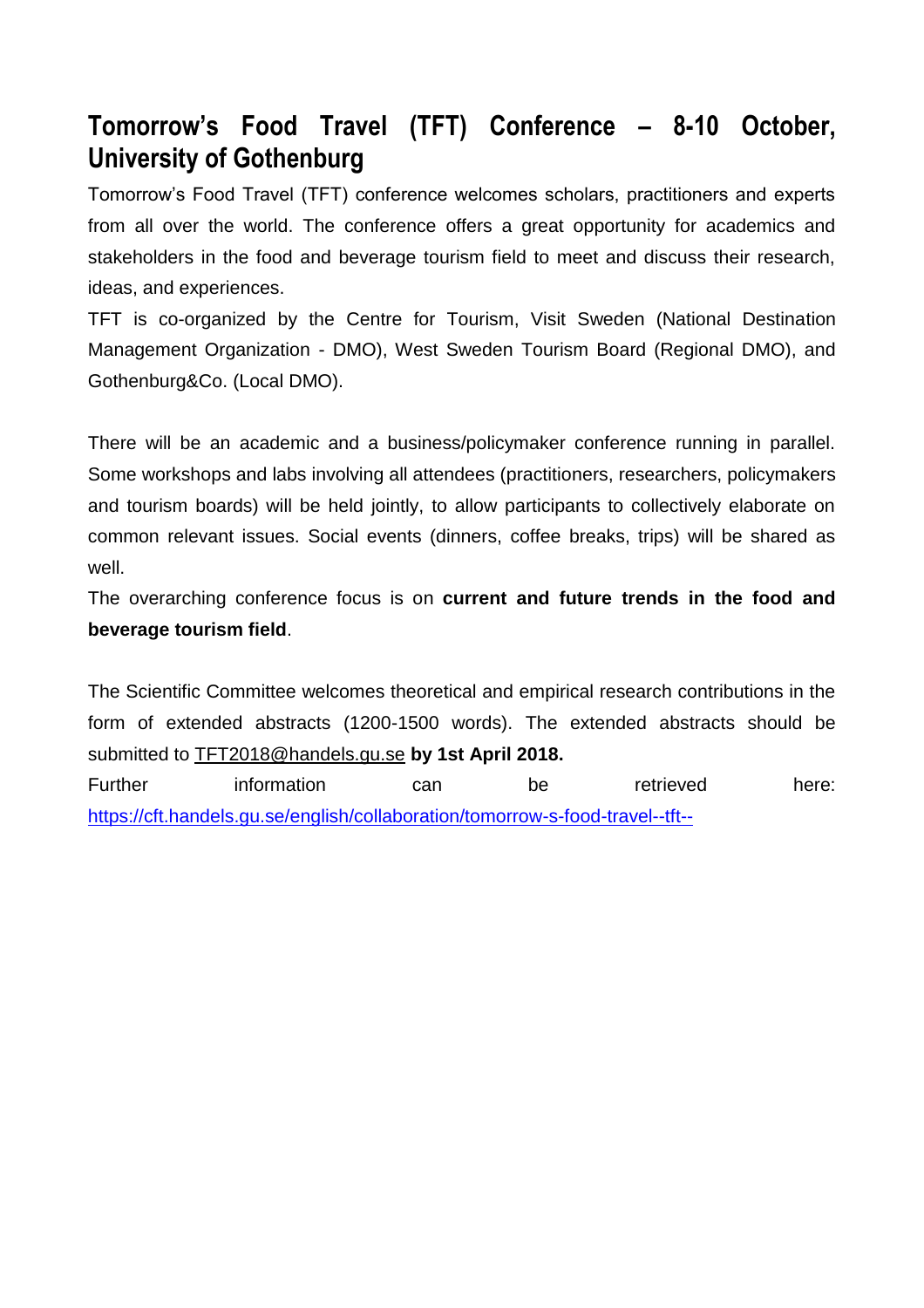# *News On Projects*

#### **University and business learning for new employability paths in food and gastronomy – FOODbiz**

FOODbiz is a two-year EU Erasmus+ project, Strategic Partnerships for Higher Education action, involving 9 partners coming from 6 EU countries. The project is focused on increasing students' employability skills in the food sector. This will be achieved through the application of co-creational methods involving students, academics, and business players in each target country. Together they should determine main challenges and learning needs in each local context, then tailor-made learning materials will be provided accordingly. This approach is employed to foster relations, common understanding, and exchange among different actors, with the aim to improve employability skills in present and future workforce, supporting job creation.

A kick-off meeting was held at the University of Macerata (Italy) during November 2017.

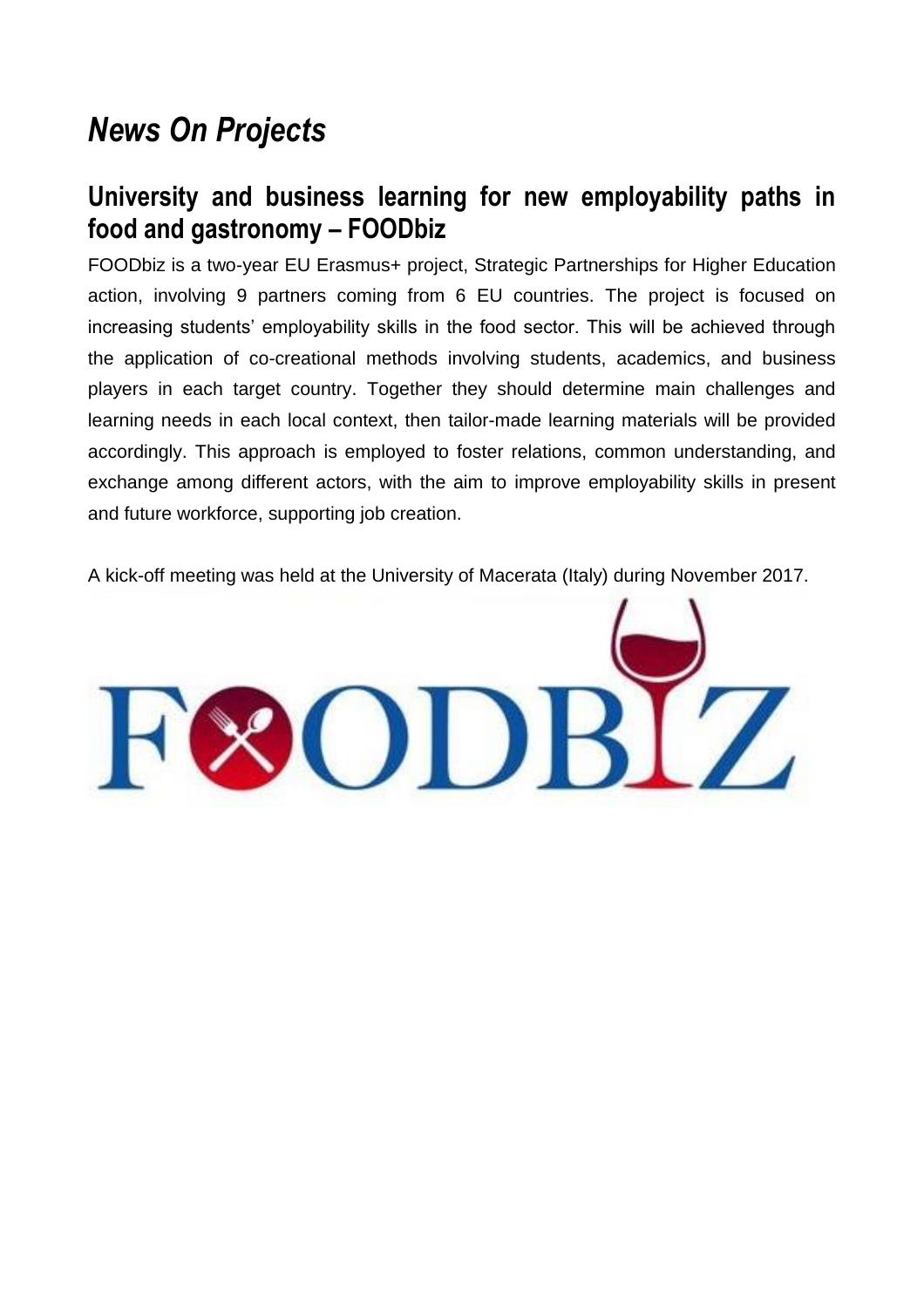#### **Sustainable tourism development in the Nordic Arctic**

The Centre For Tourism as part of an international research consortium has been awarded research grants from the International Network Program (Danish Agency for Science and Higher Education) and Nordregio for research on sustainable tourism development in the arctic region.

[https://cft.handels.gu.se/english/news-and-events/news/d//new-research-project-](https://cft.handels.gu.se/english/news-and-events/news/d/new-research-project--sustainable-tourism-development-in-the-nordic-arctic.cid1535214) [sustainable-tourism-development-in-the-nordic-arctic.cid1535214](https://cft.handels.gu.se/english/news-and-events/news/d/new-research-project--sustainable-tourism-development-in-the-nordic-arctic.cid1535214)

The purpose of the project is to establish a network of researchers from around the Arctic by conducting a workshop that brings together academic experts in Arctic marine resource economics, tourism and marketing with tourism practitioners whose livelihoods rely upon living marine resources. The project aim is to investigate how to utilize existing human capital, natural resources (especially living marine resources) and infrastructure capacity to develop innovative sustainable tourism that can diversify and make Arctic economic development more resilient.

Other ongoing projects can be found here:<https://cft.handels.gu.se/english/research>

#### **Climate smart vacationing**

The purpose of this project is to contribute to more sustainable tourism by developing a digital platform with tools and advice that promote residents' opportunity to travel within their own city as well as to contribute to profiling sustainable transport options to a destination. It is a collaborative project together with Chalmers, The West Sweden Tourist Board, Göteborg & Co and the city of Gothenburg with financing from the region of West Sweden.

The digital platform is planned to be launched to the public in the end of April. It contains a *vacation climate calculator,* which will show the climate impact of your vacation choice based on emissions from transport and accommodation. It is one of the first initiatives to include accommodation when calculating climate impacts of vacationing. The platform also suggests climate smart alternative as well as state-of-the-art summaries of research connected to sustainable tourism. If you want to know more about this outreach project, please contact the project leader Erik Lundberg [\(erik.lundberg@handels.gu.se\)](mailto:erik.lundberg@handels.gu.se).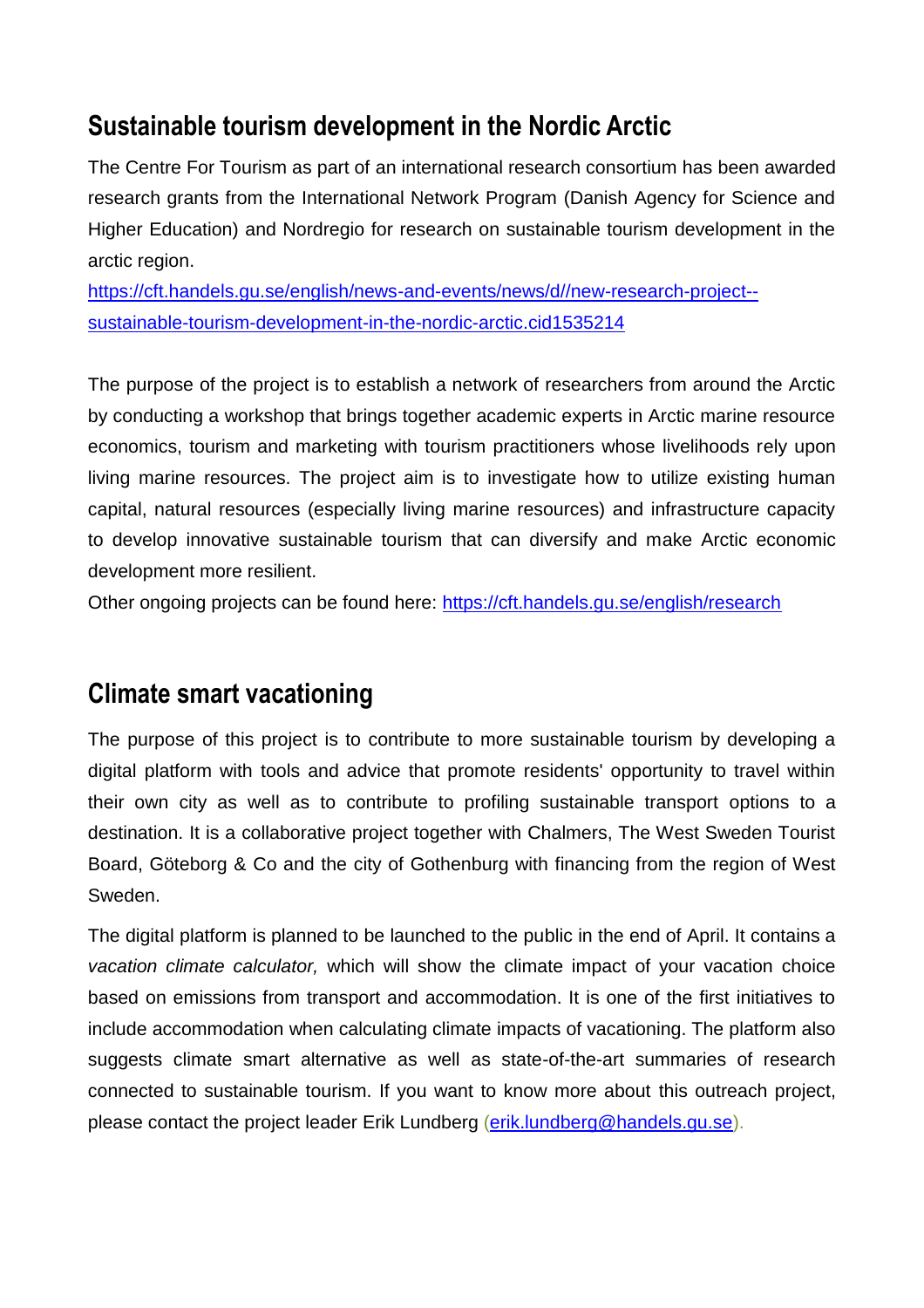## **Vacation Climate Calculator**

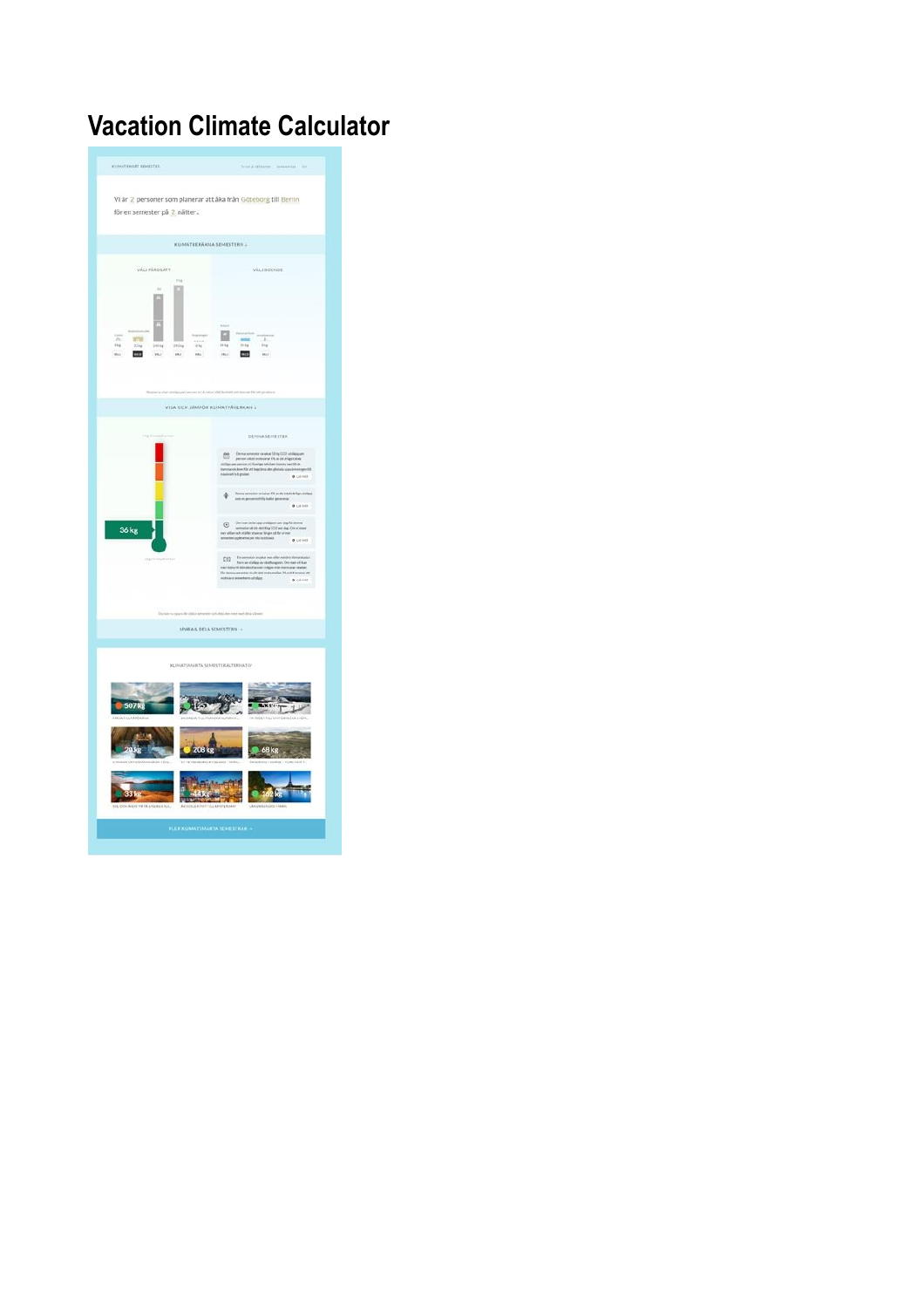#### *New Research Results*

Researchers at CFT publish frequently in academic journals, books and reports. Please click here <https://cft.handels.gu.se/english/publications> for a complete list of recent publications at our homepage.

This section of the newsletter proposes some of CFT's members published scientific findings in brief. The aim is to highlight recent interesting research findings in a condensed and accessible way, to enlarge the type of audiences that might benefit from new scientific advancements in tourism discipline(s) beyond the academic one.

#### **Food and Gastronomy for Sustainable Place Development**

This article was written by Dr. Chiara Rinaldi and constitutes the first scientific output of her research project "Food and Gastronomy as leverage for local development – FOODEV<sup>1</sup> ".

Food and gastronomy (F&G) appear to support sustainable place development, both by contributing to places' economic, social and environmental sustainability, and by increasing their attractiveness and the competitiveness. This article aimed at identifying the most important and recurrent food and gastronomy (F&G) local resources targeted by the literature, to understand how they could contribute to sustainable place development. The identified local resources were:

- Local food and Geographical Indication (GI) products;
- Landscape (terroir);
- Local food consumption places;
- Local gastronomy;
- Local food systems;
- Food events and food festivals.

These resources appear relevant because they are both embedded in the place (spatially and culturally), and are able to differentiate a place in the global competition. In particular, to be sustainable these local resources should strengthen the link between the place (territorial/geographical dimensions) and the people (cultural dimensions).

 $\overline{a}$ <sup>1</sup> This project has received funding from the European Union's Horizon 2020 research and innovation programme under the Marie Sklodowska-Curie grant agreement No. 707763. The content of this article does not reflect the official opinion of the European Union. Responsibility for the information and views expressed in the article lies entirely with the author.